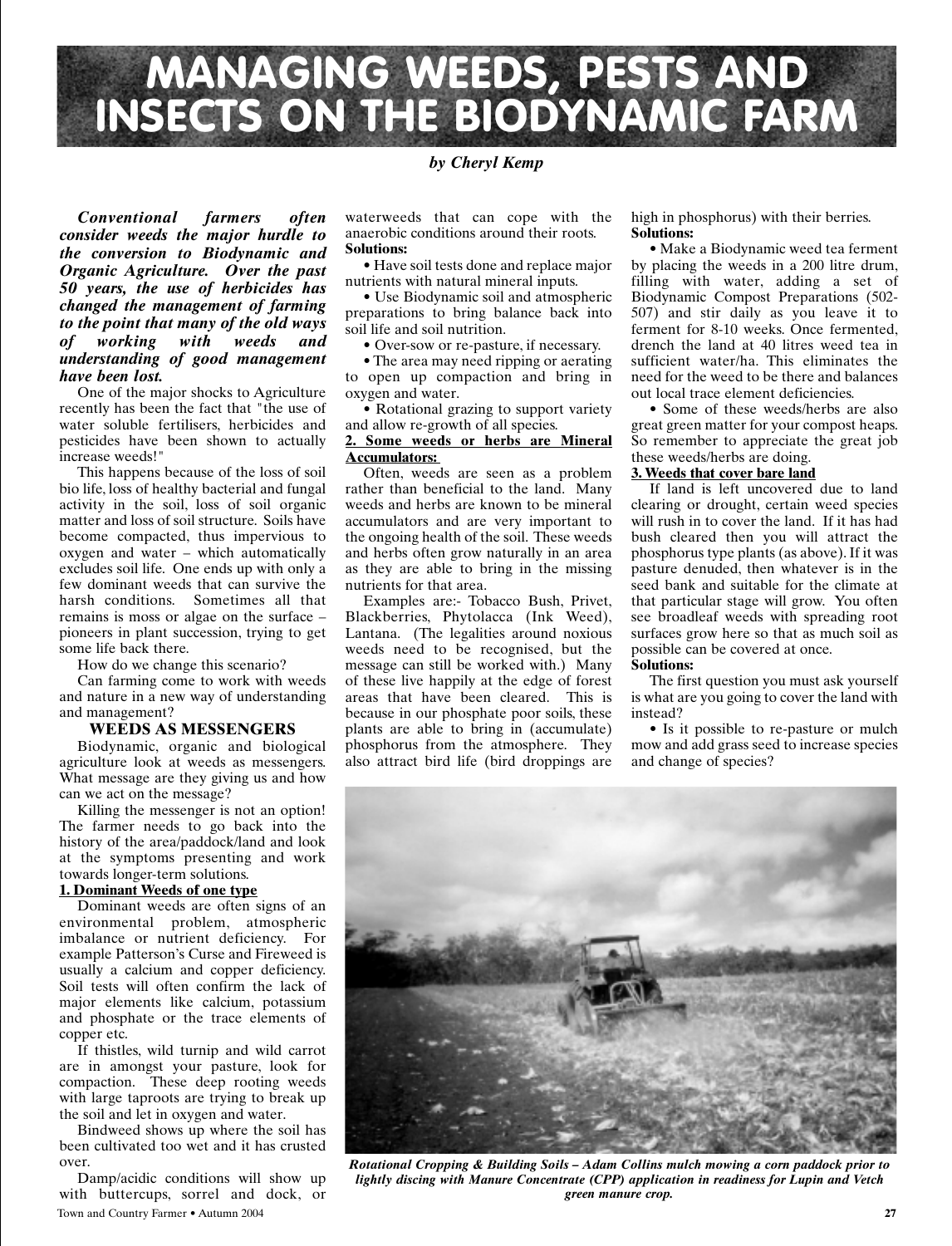• If the weeds e.g. blackberries, gorse or lantana are on steep or inaccessible hillsides then often the only way out is to clear some smaller areas and plant tree species that will eventually grow to shade out the areas.

• Clearing and pulling roots out, then Peppering (see side box) to stop new growth and replanting, and covering the soil is another solution. The Peppering in this instance does not stop or kill the woody plants, but it ensures that future seeds are infertile.

### **4. Cropping weeds**

This is a big subject, where we are just starting to experiment. Specific weeds come up for specific crops. For example Apple of Peru (Nicandra physalodes), Thornapple (Datura Stramonium) and Redroot (amaranthus) like areas where the soils have been loosened and mounded. Their purpose is to hold the soils together and shade the young crop! **Solutions:**

• Cultivation, cultivation, cultivation!! Timing, use of spring tine harrows, finger weeders, push hoes (for smaller areas).

• Mulching, covering the ground, turning in a green manure crop prior to planting to clear some of the seed bank out.

• No-Till: grow a tall green manure crop such as forage sorghum and roll it over to lie flat on the ground. Go through with a coulter to plant seedlings into ground cover.

• Under-sowing: grow a low growing ground cover type crop or plant, such as Purslane in potatoes to keep areas between crops covered, or pasture grasses that will come up after the crop overhead is harvested and become part of the rotational grazing program.

• Double cropping: e.g. soybeans or clover between the rows.

• Peppering: collecting weed seed heads from last crop, burning to ash and putting out the ash as the next crop is planted.

# **INSECT AND DISEASE MANAGEMENT**

The appearance of insects attacking plants on horticultural crops is a sign of imbalance. Insects can tell if a plant is under stress and that is why sudden attack is a sign from your crop that all is not well.

Using insecticides whether organic or conventional is only killing the messenger again. In Biodynamics, the Horn Silica Preparation 501 is excellent at bringing the atmospheric aspect into balance and keeping the plant's sugar saps up (high Brix).

Moulds, mildews and fungal disease often occur when the earth and atmosphere is moist and warm. Rudolf Steiner, initiator of Biodynamics often spoke of the boundary of the top of the soil moving up into the plant as the soil becomes over-permeated with too much moon (water) forces. This often occurs at Full Moon and when the Moon is close to the earth (Perigee). When this happens the soil life also moves up into the plant thinking they are still in the soil, leading to mildew and fungal diseases.

Horn Silica Preparation 501 and Equisetum 508 brings the balance of water in the atmosphere and helps push back those too strong moon forces, into the soil. Regularly applying Biodynamic Preparations as a precautionary preplanting program in Spring and early Summer also strengthens the plants and keeps sugar sap levels up.

### **The importance of Horn Silica Preparation 501**

In the Spring issue (Volume 20 No. 3) we spoke of the role of Horn Silica Preparation 501 in increasing photosynthesis and the sugar sap levels going to the plant roots as exudates, thus increasing the nutrients to attract the beneficial bacteria and fungi in the soil micro-life leading to better growth forces to the plant.

Biodynamic Grape growers using the Horn Silica Preparation 501 have noticed that the skin on their grapes is stronger, the peduncle is woodier and thicker, and even the leaves more robust, and thus have more resistance to fungal, insect attack and splitting. Spraying the Biodynamic Sprays such as Seaweed brew and Fish Emulsion or Biodynamic Compost Teas has also shown to keep the beneficial dominant fungi and bacteria coating the leaves and fruit well to keep out the nonbeneficials!

The speed at which the Horn Silica Preparation 501 can turn things around is quite dramatic. Recently, I had a call from a wheat farmer to say that Red Legged Earth Mite was attacking his young shoots of wheat – as they usually did at this stage of the crop. I checked when he had last used 501 and he replied "not yet". I suggested he go out next morning, early, and spray the crop area, a light mist into the air at sunrise – even just going around the boundary of the wheat crop.

He rang later to say that the Red Legged Earth Mite was leaving the crop – running in confused circles and moving out! He had balanced the atmosphere and also lifted the sugar sap levels of the wheat shoots.

The next crop he put out the Biodynamic Soil sprays (Horn Manure Preparation 500, Manure Concentrate - CPP, Horn Clay and Fermented 508) and the Atmospheric sprays (Horn Silica Preparation 501 and Fresh Equisetum or Casuarina 508) prior to planting and fourleaf stage, saving insect attack.

### **Sugar Sap levels as an Indicator of Health**

The best way to check sugar sap levels is through taste. Check some of your pasture grasses to see if they taste sweet and flavourful – they will also be to your stock.

Testing Brix levels - lifting to over 12 is a sign that all is well. Using all the Biodynamic Preparations also ensures the



*Brix Refractometer for checking sugar sap levels.*

presence of complex long chain sugars, which are also helping the plant to optimum health. (See side box for short and long chain sugars).

# **PEST MANAGEMENT SOLUTIONS**

### **Buffalo Fly**

Rotational grazing, keeping ahead of the cycles, ensuring there are Dung beetles to eat the fly larvae in the dung, and healthy soils and animals all help here. But whilst getting to that stage of balance, peppered Buffalo Fly ash – preferably potentised to 8x in the drinking water troughs can have a good effect. Seaweed, either as a liquid Biodynamic brew or powdered and added to their water or mineral licks also supports the animals in this summer stress.

### **Monolyptas Beetle**

Monolyptas fly when the new leaves and flowers are out and can strip trees of all their new growth. A Biodynamic Tropical Fruit grower, Gordon Northam, of Sandy Beach, North of Coffs Harbour has had great success in overcoming his Monolypta problem.

When they came in and totally buzzed his trees, he placed plastic sheeting under a tree, hit it a few times and then collected all the beetles below. He then blended them in the blender with water and diluted 1:10 and sprayed back on. The result: no Monolyptas. They have also kept away this year as well.

Gordon left two macadamias unsprayed so he can collect more beetles, if he needs the spray again. They were just about stripped, but none of the other trees were touched!

# **Dealing with Birds and Animal pests**

Raiders of the crops! In the long-term landholders need to look at the biodiversity and predator cropping, as detailed below. Meanwhile, many producers have found peppering of the problem bird (e.g. starlings in grapes, 28's (a parrot), cockatoos and bowerbirds) or animal (wombats, roos, rats, snakes, fruit bats) to be of fantastic help.

Biodynamic Olive and Grape Grower, Jude Gauntlett of Nerrabup, WA, confirms that they have been having marvellous results with Biodynamic Peppering against parrots.

"Last year we picked not an olive from 19 trees," states Jude. "This year we have no parrots and loads of olives – only